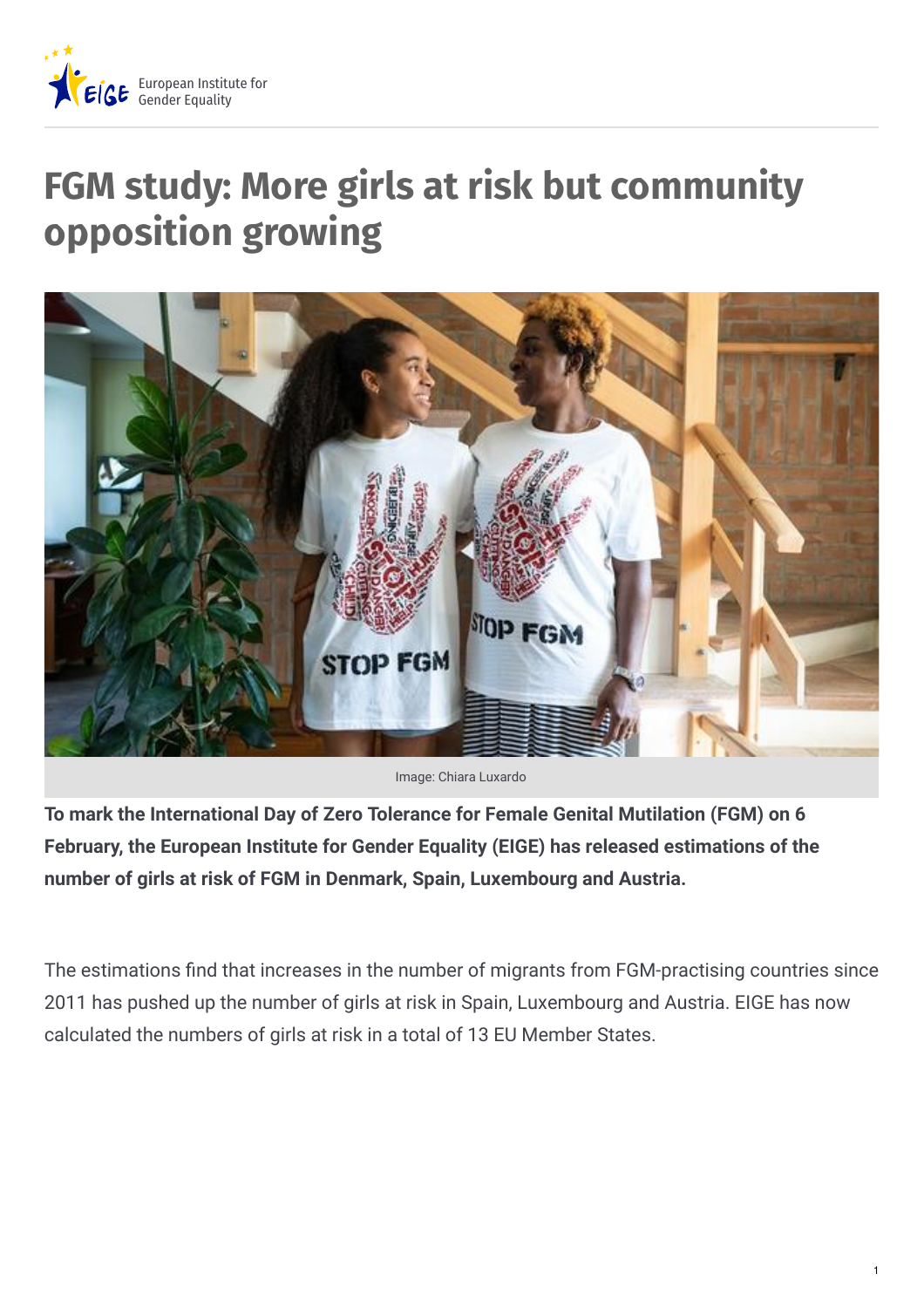However, changes in countries of origin of migrants in Spain and Austria have shrunk the share of girls at particularly high risk of FGM. In Austria, for example, the largest group of girls at risk now comes from Iraq. Iraq has a much lower prevalence rate of FGM than Ethiopia, which is where most girls at risk came from in 2011. FGM-affected communities in the EU also largely hold negative views around the practice and believe it is slowly dying out in their countries of origin.

"EIGE's latest estimations of the number of girls at risk of FGM show that legislation and campaigns work. The absolute number of girls at risk has gotten bigger because there are more girls from FGM-practising countries living in the EU, but affected communities are increasingly opposed to the practice and frequently lead efforts to eliminate it. We are winning the fight against FGM," said Carlien Scheele, EIGE's Director.

EIGE estimates that in Denmark, between 11 and 21 % of girls originating from FGM-practising countries are at risk (1,408 - 2,568 girls). In Spain the share is 9 - 15 % (3,435 - 6,025 girls), 12 - 17 % in Luxembourg (102 - 136 girls) and 12 - 18 % in Austria (735 - 1,083 girls). Asylum seeking girls are at higher risk in all countries for which we have data, with the share of girls at risk reaching 37 % in Denmark, 19 % in Luxembourg and 31 % in Austria.

Anti-FGM legislation and policy is strong in all four countries of EIGE's study. All countries criminalise FGM, including when performed abroad. However, protection is weaker for women and girls trying to enter the EU to seek safety from FGM. Out of the four countries in the study, only Luxembourg formally recognises FGM as grounds for asylum. While FGM has been a factor in successful asylum applications in Denmark, Spain and Austria, such cases are rare. In Spain, the majority of FGM-related applications are rejected because FGM is illegal in the country of origin, though it may still take place in practice.

In order to eliminate FGM, EIGE recommends EU Member States provide specialised training to professionals in sectors dealing with affected communities, such as healthcare, education, law enforcement and child protection, asylum and migration. EIGE also recommends countries implement national registration systems to record cases of FGM, invest in grassroots campaigns, and recognise FGM as a form of gender-based persecution in the asylum system.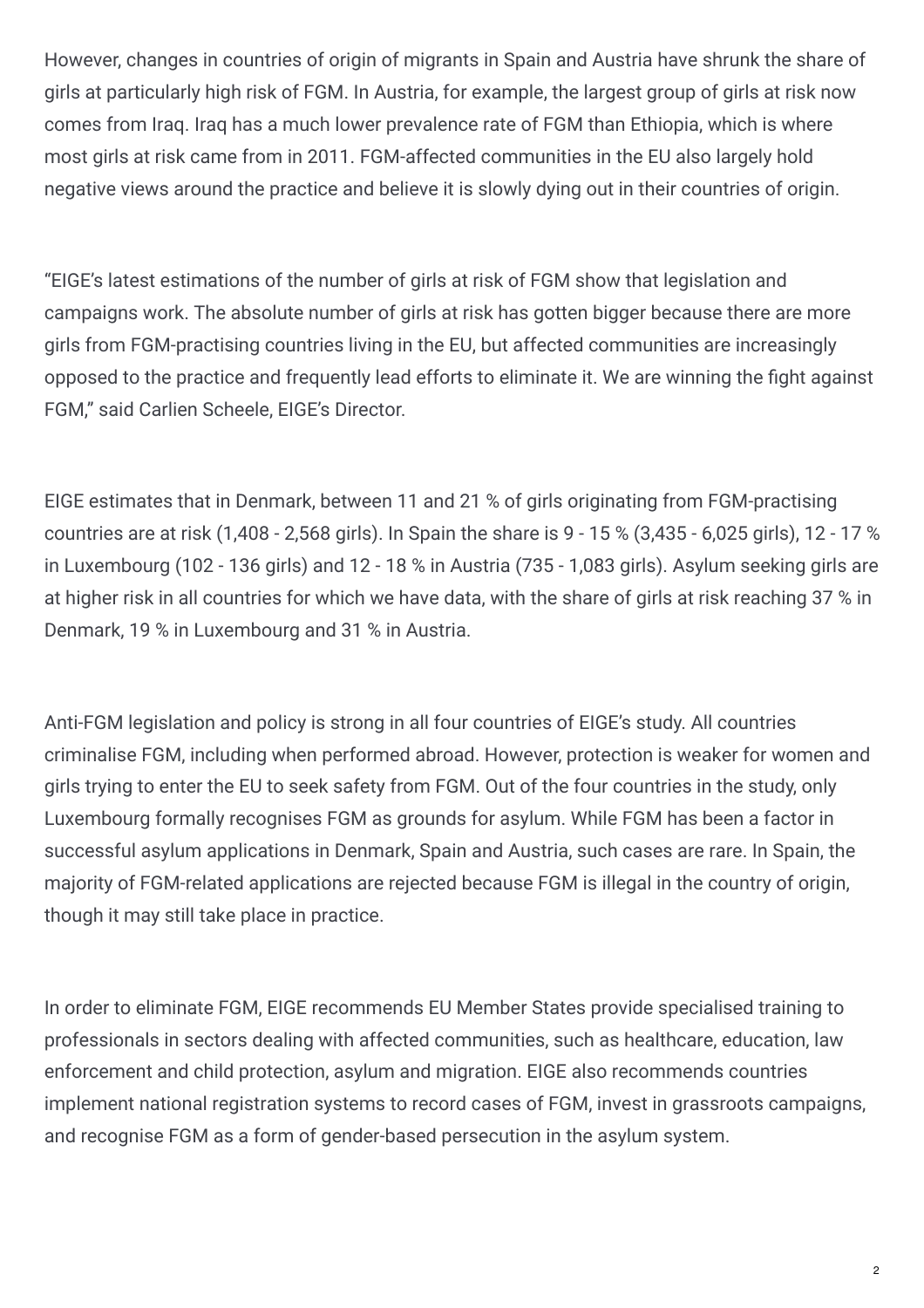FGM is a severe form of gender-based violence that leaves deep physical and psychological scars on the lives of victims around the world. It is a violent form of subordination of women and girls and it stands in gross contradiction to the principle of gender equality. As long as the practice persists, EIGE will continue to help the EU eliminate it.

## **Notes to editors**

EIGE has developed a methodology to estimate the number of girls at risk of FGM in the EU and has applied it to a total of 13 Member States. The calculation includes a high-risk and a low-risk scenario. In the high-risk scenario, it is assumed migration has no impact and that girls originating from an FGM-practising country and living in an EU country face the same risk as if they had never migrated. In the low-risk scenario, it is assumed that migration and integration have an impact on risk by changing attitudes to FGM.

As part of the study, focus groups were held with FGM-affected communities in Denmark, Luxembourg, Spain and Austria. The communities in each country came from:

Austria: Egypt and Sudan. Denmark: Somalia, Iraq and Iran. Luxembourg: Eritrea, Guinea-Bissau, Guinea and Senegal. Spain: Senegal, Guinea, Mali, Somalia, Nigeria, The Gambia and Ethiopia.

## **Further reading**

Estimation of girls at risk of female genital mutilation in the European Union: Denmark, Spain, [Luxembourg](https://eige.europa.eu/publications/estimation-girls-risk-female-genital-mutilation-european-union-denmark-spain-luxembourg-and-austria) and Austria  $\rightarrow$ 

How many girls are at risk? Country factsheets for Austria, Denmark, [Luxembourg](https://eige.europa.eu/areas/fgm-risk-estimation-factsheets-2021) and Spain  $\rightarrow$ 

Estimation of girls at risk of female genital mutilation in the European Union: [Step-by-step](https://eige.europa.eu/publications/estimation-girls-risk-female-genital-mutilation-european-union-step-step-guide-2nd-edition) guide

 $\rightarrow$